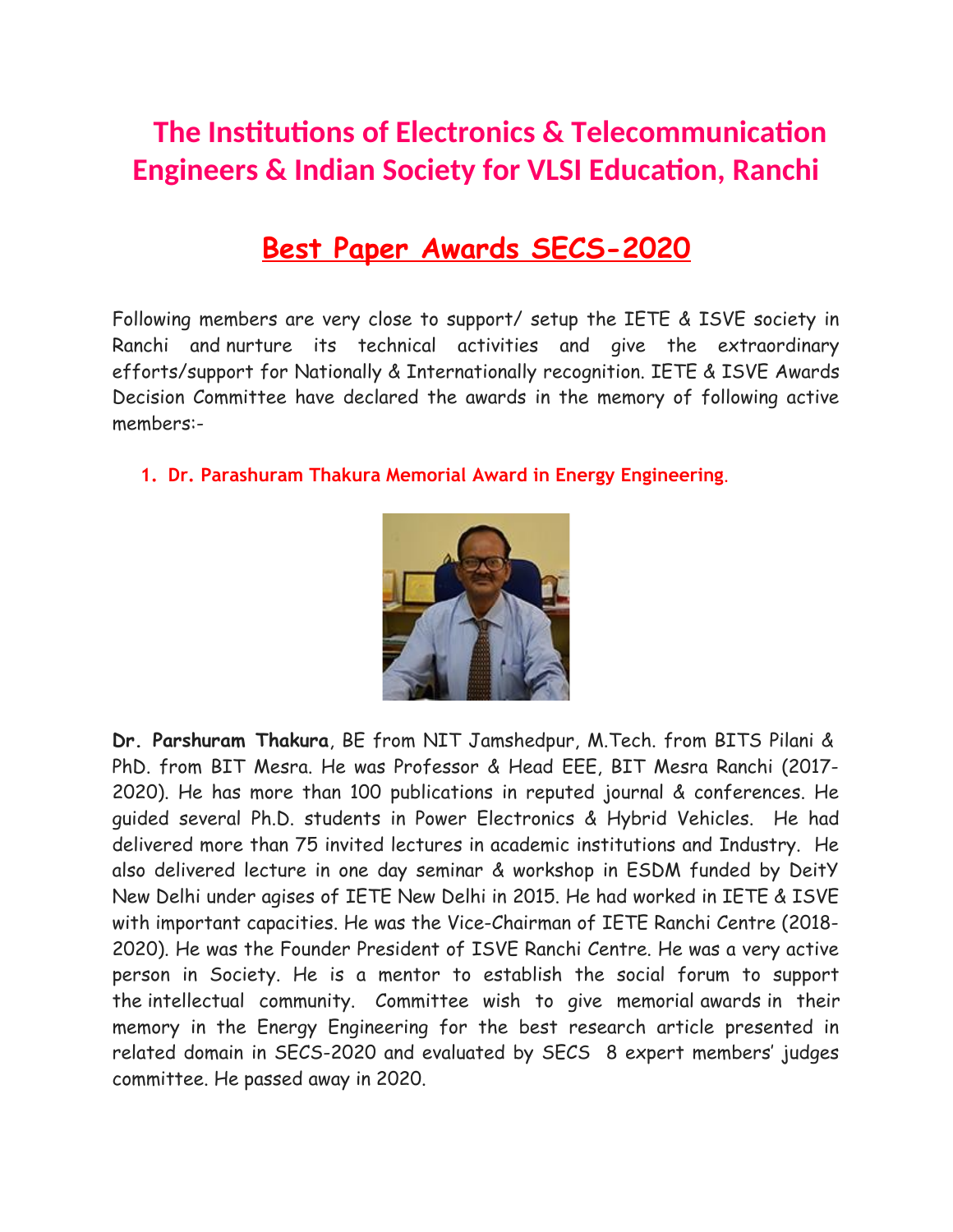## **2. Dr. Kalyan Singh Yadav Memorial Award in Microelectronics Engineering**



**Dr. Kalyan Singh Yadav**, M.Sc. (Electronics) from BITS Pilani, M.Tech. from IIT Chennai &PhD. from IIT Kanpur. He was the Senior Scientist, IC Design Group CEERI Pilani (Rajasthan). He was Professor & Head, Guru Jambeshwar University of Science & Technology Hisar (2006-2008). He was Professor& Head, CDAC Noida (2005-2006). He had started M.Tech.(Microelectronics & VLSI Design) in CDAC Noida. Apart from this he was the mentor of several top academic institutions to setup the Microelectronics & VLSI Design Laboratory and started the specialized courses. He had delivered more than 100 invited talks in reputed industry and academic institutions. He was the Founder Chairman of ISVE Ranchi Centre. He was the Secretary of IETE Pilani Chapters (2001-2002). He has guided more than 15 Ph.D. students in Microelectronics & VLSI Design. He has more than 110 publications in reputed journal & conferences. Committee wishes to give memorial awards in their memory in the Microelectronics Engineering for the best research article presenter in SECS-2020 and evaluated by SECS 8 members judges committee. He passed away in 2012.